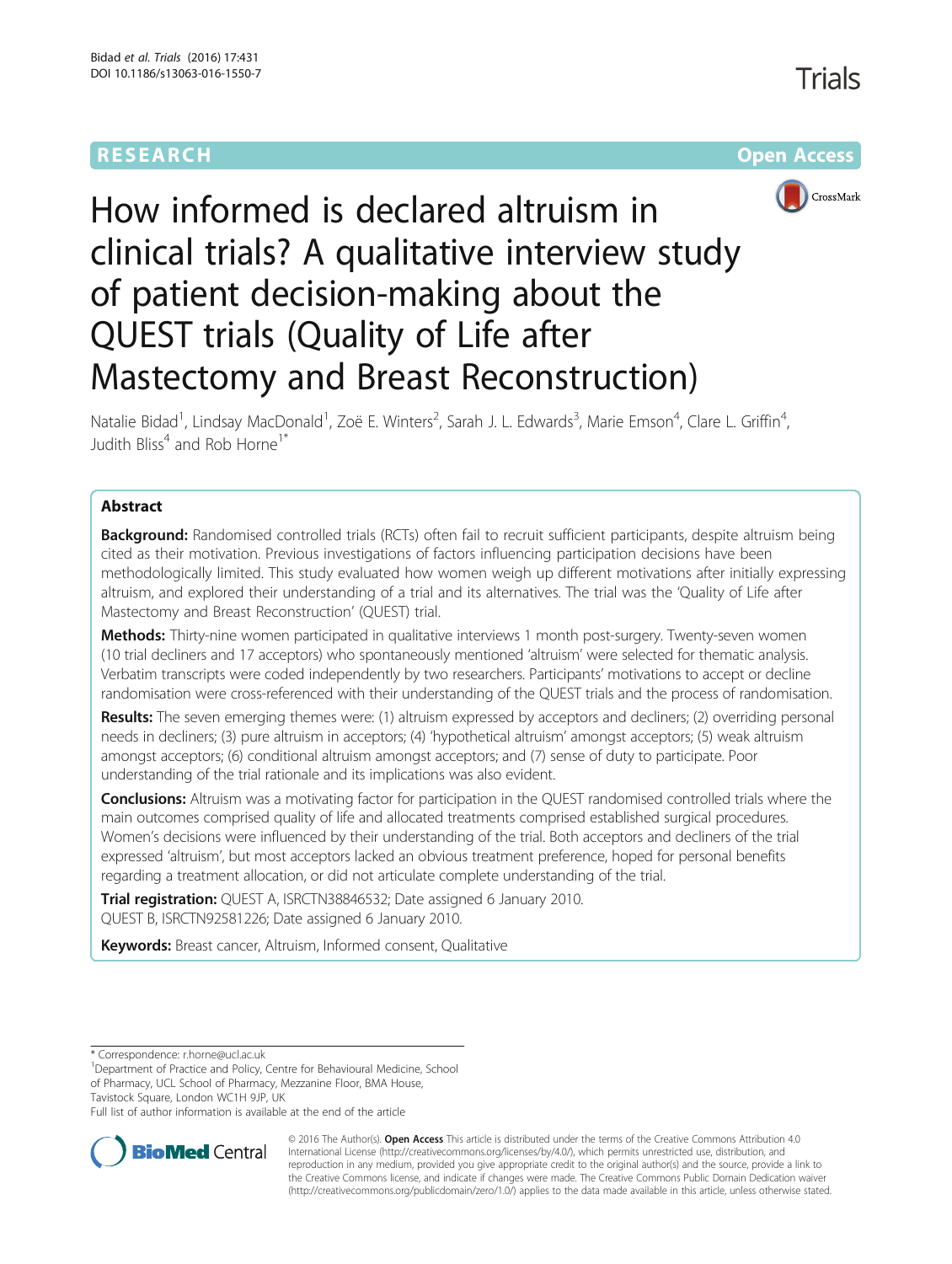## Background

Randomised controlled designs for trials of different treatments (RCTs) are essential to minimise selection bias and ensure that treatments are based on the best possible evidence. However, many trials do not recruit the desired participant numbers required to meet study objectives, despite often citing altruism as their motivation for participating. The statistical power of the results then becomes compromised or the costs through extensions to the recruitment period are increased [\[1](#page-8-0)]. In order to maximise the rates of trial participation whilst ensuring patients can make their decisions based on a clear understanding of what is involved, it is imperative to understand factors affecting motivation and patient decisions around participation and non-participation in trials.

Altruism, defined as 'acting with an unselfish regard for others', has been identified as a potentially important factor in patient's decision-making as to whether or not to consent to trials. Altruistic motivations in healthcare trials include patients' desire to help others with the same condition and contribute to progressing medical knowledge [\[2](#page-9-0)]. However, factors other than altruism may be motivating factors in patients' decisions; although cancer trial participants within drug-intervention studies commonly reported that altruism contributed to their decision to enrol, they also expected to receive medical benefits [[2](#page-9-0)–[4](#page-9-0)].

Current studies evaluating the levels of trial participation are methodologically limited; involving either healthy participants responding to hypothetical scenarios in analogue studies; and by focusing exclusively on those patients consenting whilst ignoring those who declined [[5\]](#page-9-0). Previous surveys are difficult to interpret as respondents were rarely asked to make a choice between self-interest and altruism, typically reporting both motivations without exploring how these motivations were weighted [\[4](#page-9-0)].

Importantly, regulation of most new drugs and devices mean that they are available to patients only if they agree to participate in a clinical trial, making it difficult to disentangle their motivations toward science and themselves. Many agree to participate in the hope of receiving experimental treatment as well as contributing to medical knowledge. Different trial designs include control arms which could be a standard treatment or a placebo (even sham surgery in some cases), which compound the difficulty in interpreting results about motivation. [\[6](#page-9-0), [7](#page-9-0)]. Recently, McCann et al. [\[8](#page-9-0)] conducted a qualitative study, embedded in a 'patient-preference' trial (in which patients could either select their preferred treatment or accept random allocation of those treatments). Results suggested that people rarely participate in trials out of purely altruistic reasons, and often require some perceived personal benefit from being randomised in a trial.

Our study investigates what is often regarded as a socially desirable, yet unexplored, response of altruism. To better understand how patients weigh altruism in their decision-making about participating in clinical trials we also examined any stated personal treatment preferences and understanding of fundamental aspects of RCTs, such as randomisation and clinical equipoise. The effects of altruistic motivations on decisions about participation might be moderated by misperceptions of randomisation, equipoise or by treatment preferences [[7\]](#page-9-0). For example, patients may be motivated to participate because they believe that the research will benefit others but decide against taking part because they have not understood the attributes of an RCT. On the other hand, a decision to participate in the trial might seem to be purely altruistic if the patient has a strong personal treatment preference and their decision to participate in the trial is made with a full understanding that, through randomisation, they may not receive the preferred treatment that they could have selected outside the trial.

The Quality of Life after Mastectomy and Breast Reconstruction (QUEST) trials (Cancer Research UK funded: C10318/A10077, reference Trial A ISRCTN: 38846532, Trial B 92581226) comprised two parallel feasibility phase III randomised multicentre trials to assess the impact of the type and timing of latissimus dorsi (LD) breast reconstruction on health-related quality of life (HRQL) when post-mastectomy radiotherapy is unlikely (Trial A) or highly probable (Trial B) [\[9\]](#page-9-0). All women with either invasive breast cancer or ductal carcinoma in situ requiring mastectomy were eligible (Fig. [1\)](#page-2-0) [\[9](#page-9-0)]. Surgical treatment arms comprised a standard care arm versus a less practiced new intervention arm in both trials. The standard of care was implant-assisted LD breast reconstruction in Trial A, and staged-delayed (two-stage) extended autologous LD breast reconstruction in Trial B. Despite its pragmatic design, the LD breast reconstruction techniques were well established in the UK, and were potentially available to patients outside the trial.

The QUEST Perspectives Study (QPS) was an embedded study evaluating the perceptions of patients and healthcare professionals on randomisation (views on decision-making and subsequent experiences) to inform QUEST trial processes and enhance ongoing recruitment and patient acceptability. In the current analysis, we examined patients' views about altruism, as a factor in their decision to participate (or not) in a clinical trial, in the context of: (1) their understanding of randomisation (the rationale and trial process); (2) their comprehension of clinical equipoise related to the impact of health-related quality of life (HRQL) on the types and timings of immediate LD breast reconstruction; and (3) their perceptions of and preferences towards the treatment options available to them both before and after randomisation.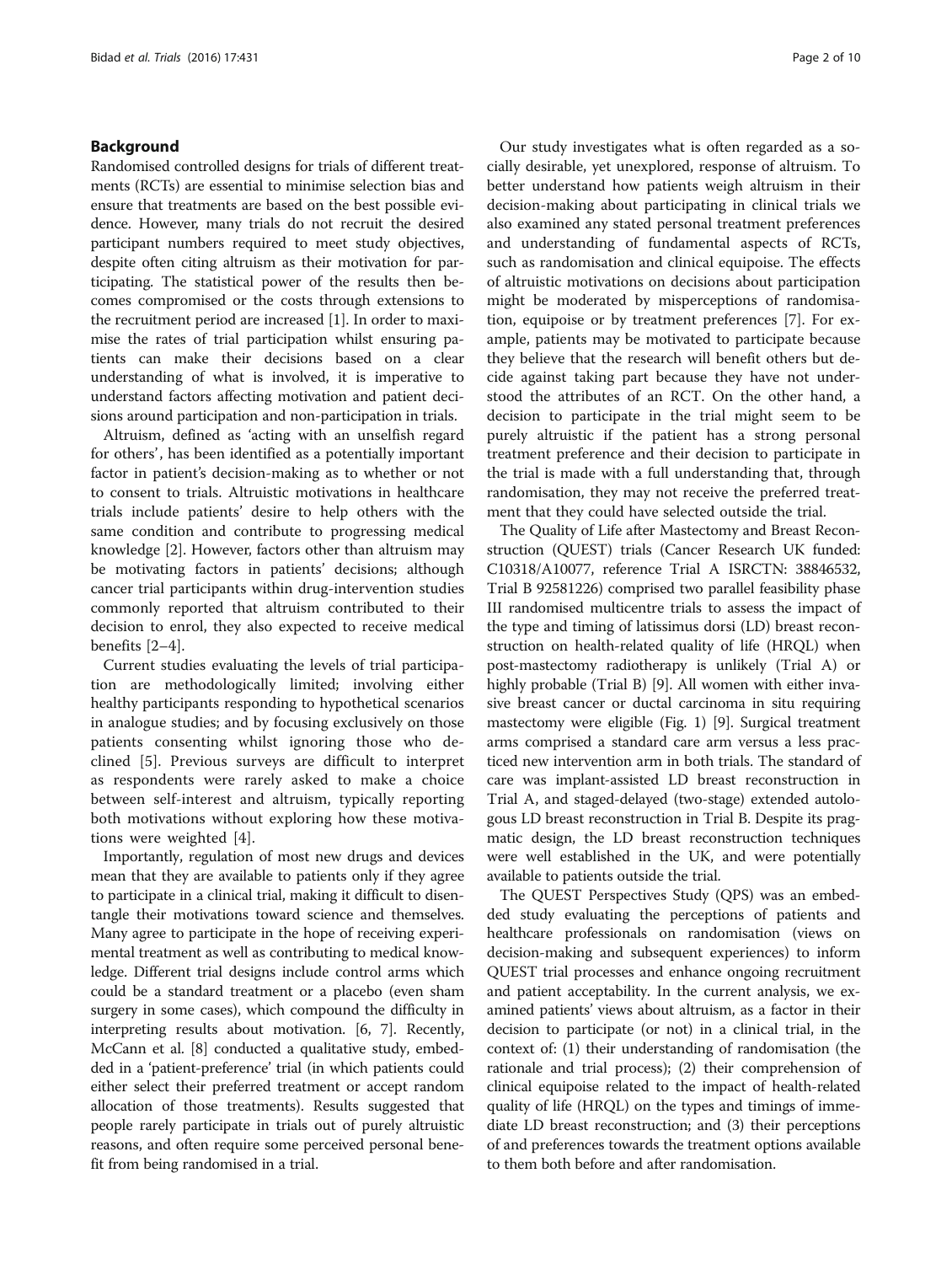<span id="page-2-0"></span>

## Methods

## Recruitment and procedure

QUEST and QPS were each approved by South West Exeter Health Research Authority (QUEST Trial A 10/ H0206/41, QUEST Trial B 10/H0206/42) [[9\]](#page-9-0). Eligible patients approached to participate in QUEST were simultaneously invited (face to face) to participate in QPS. Informed consent was gained from all participants for both the QUEST trials and QPS. The women who consented to the QPS comprised both decliners and acceptors of QUEST. They were invited to participate in a semi-structured telephone interview 1 month after their breast reconstruction surgery with one of the researchers (NB or LM, both experienced qualitative researchers in behavioural medicine and independent from the research team conducting the QUEST trials). Interviews were audio-recorded with participants' permission and transcribed verbatim. The interviews explored the women's understanding of the QUEST trials, the process of randomisation and their perception of the surgical options. The interviews also explored patients' decisionmaking processes in accepting or declining to enter QUEST and the factors they considered when making the decision including their eventual motivations influencing their decision.

One hundred and twenty-four patients were eligible to enter QPS, and 56 (45 %) consented, of whom 39 took part in qualitative interviews [\[9](#page-9-0)]. Reasons for consenting to, but not completing, the interviews included the following: researchers were unable to contact the participant after multiple attempts and changes in participants' personal circumstances making interviews inappropriate. The analysis presented here focuses on those interviews in which participants spontaneously raised 'altruistic' motivations to explore the meaning and types of genuine sentiment or socially desirable answers  $(n = 27)$ . The demographic characteristics of this subset of the interviewees are summarised in Table [1](#page-3-0).

## Data analysis

Two authors (NB and LM) initially independently coded the transcripts using NVivo 10 software. Using the grounded theory approach, thematic analysis enabled codes to be conceptualised into common themes [\[10](#page-9-0)]. Emerging themes were subsequently discussed with and guided by SE (an experienced bioethicist and qualitative researcher in research ethics and independent from the QUEST trial research team). The themes were further developed by NB and LM using the original interview transcripts. After independent coding, consensus agreement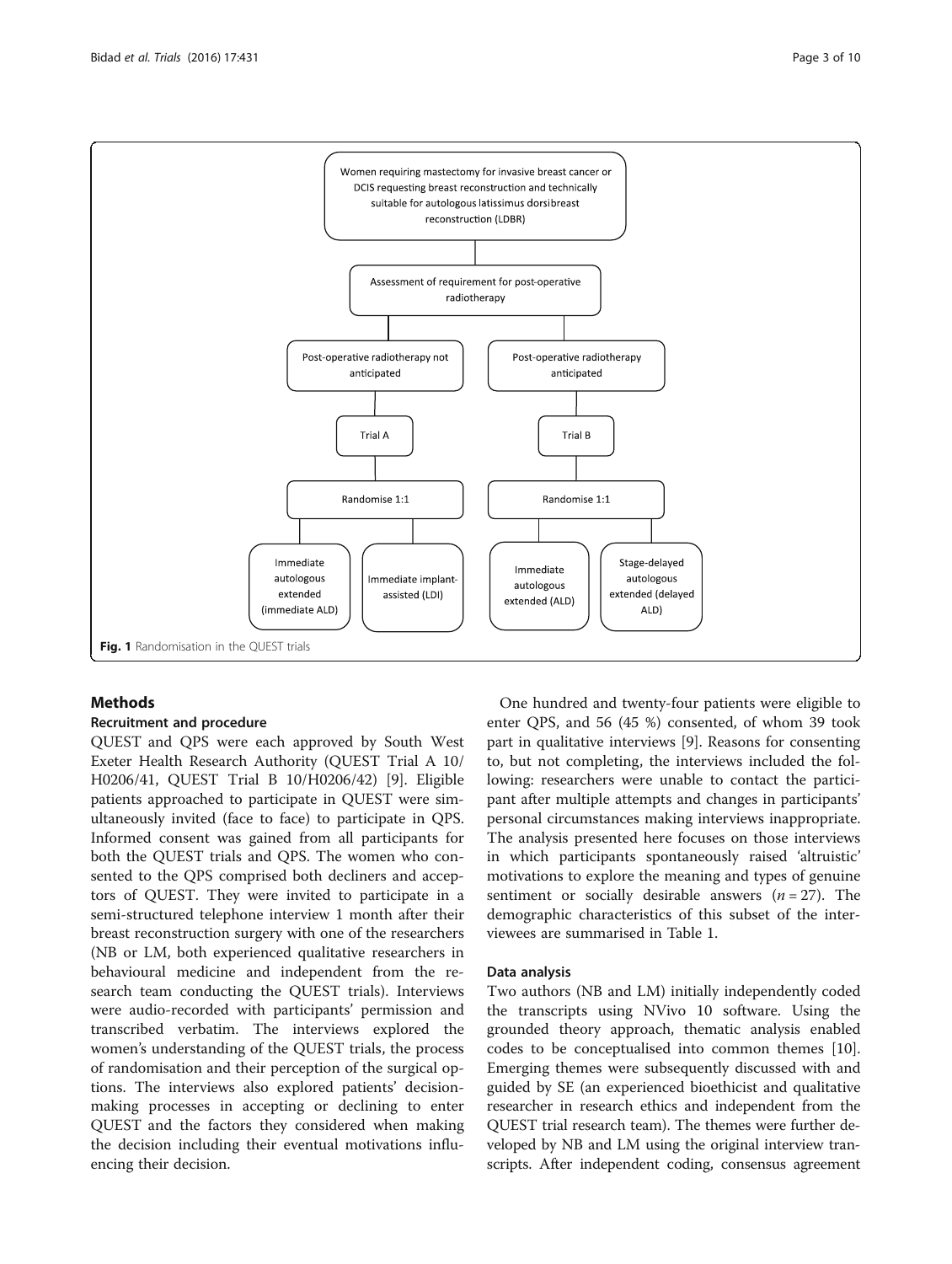| anarysis                                                 |                                  |                                  |                     |
|----------------------------------------------------------|----------------------------------|----------------------------------|---------------------|
|                                                          | QUEST<br>acceptors<br>$(n = 17)$ | QUEST<br>decliners<br>$(n = 10)$ | Total<br>$(n = 27)$ |
| Age, mean (sd)                                           | 53.2 (9.28)                      | 54.7 (10.22)                     | 53.7 (9.37)         |
| Ethnicity                                                |                                  |                                  |                     |
| White British                                            | 15                               | 10                               | 25                  |
| White Irish                                              | 1                                | $\Omega$                         | 1                   |
| <b>Black African</b>                                     | 1                                | $\Omega$                         | 1                   |
| Education, n (%)                                         |                                  |                                  |                     |
| Degree                                                   | 8(47)                            | 5(50)                            | 13 (48)             |
| Continued after<br>minimum school-<br>leaving age        | 2(12)                            | 3(30)                            | 5(19)               |
| Did not continue after<br>minimum school-<br>leaving age | 7(41)                            | 2(20)                            | 9(33)               |
| Marital status, n (%)                                    |                                  |                                  |                     |
| Single                                                   | 3(18)                            | 0                                | 3(11)               |
| Married/living together                                  | 13 (76)                          | 6(60)                            | 19 (70)             |
| Separated/divorced                                       | 1(6)                             | 3(30)                            | 4(15)               |
| Widowed                                                  | 0(0)                             | 1(10)                            | 1(4)                |
| Dependent children,<br>n (%)                             | 9(53)                            | 3(30)                            | 12 (44)             |

<span id="page-3-0"></span>Table 1 Demographics of interviewees included in current analysis

was reached through discussion where initial coding differed. Participants' expressed motivations to accept or decline the trial were the key finding.

To explore the inter-relationships between these factors, the expressed altruism was cross-referenced with other expressed motivations, and with understanding of the trial, of randomisation, and of alternative treatment options (as judged independently and agreed by NB and LM), as well as with their actual decision. Patients' overall understanding was assessed independently by drawing on different aspects of the transcripts (NB and LM) and noting consistency of responses with known consequences of their actual decisions for treatment allocation. (A participant stating a treatment preference with self-interested motivation, but accepting randomisation, may have misunderstood information about the trial). A full analysis of understanding will be reported elsewhere. Additional findings from QPS, other than the spectrum of altruistic motivations are presented elsewhere [[9, 11\]](#page-9-0).

The themes regarding expressed altruism are presented below with illustrative quotes from participants.

## Results

## Altruism was initially expressed by both acceptors and decliners

Altruistic motivations were initially expressed both by women who accepted and declined the QUEST trials.

They expressed a desire to help the investigators and to improve care for women with breast cancer in the future. In some cases, the altruistic decision to participate in the trial seemed to be taken with an understanding of trial processes and the desire to help others after receiving a life-changing diagnosis. Those who declined participation, however, also reported strong beliefs in the value and importance of research and of helping people (Table [2\)](#page-4-0).

Not all the women expressing altruistic motivations were able to articulate full understanding of the rationale for and process of randomisation, and therefore their decision whether or not to take part could not be seen as fully informed (Table [2,](#page-4-0) participant 22).

The initial expression of altruism therefore did not seem to differentiate between decliners and acceptors. Some of those who declined to participate yet expressed altruistic intentions did not fully understand what randomisation involved. However, participants' discourse often revealed other motivating factors beyond the initial desire 'to help others' by taking part in QUEST. These cause us to question whether those who declined would have reached a different decision had they had a better understanding of randomisation. The factors influencing the eventual decisions by decliners and acceptors are described in the following themes.

#### Personal needs took precedence in decliners

Other factors overrode the altruistic motivations initially expressed by those who declined. For most decliners, their own current needs took priority over any altruistic inclinations and, although they were interested in helping other people and accepted the importance of research (with many fully understanding both the rationale for and process of randomisation), they felt that, at this time, it was more important to focus on themselves and what was right for them (Table [3,](#page-4-0) participant 19).

While accepting the potential benefits of the trial to others, some women who declined to take part did so because they not only failed to see any personal advantage in participating, but also perceived randomisation to be detrimental to their individual needs (Table [3,](#page-4-0) participant 27).

Alternatively and despite there being clinical equipoise between the options offered in the QUEST trials, some decliners retained a belief that one option was better for them than the other and therefore held a treatment preference that eventually guided their decision. However, they did not fully understand the process of randomisation, which may have been too daunting, or they seemed to want to avoid one or other of the trial treatments (Table [3,](#page-4-0) participant 16).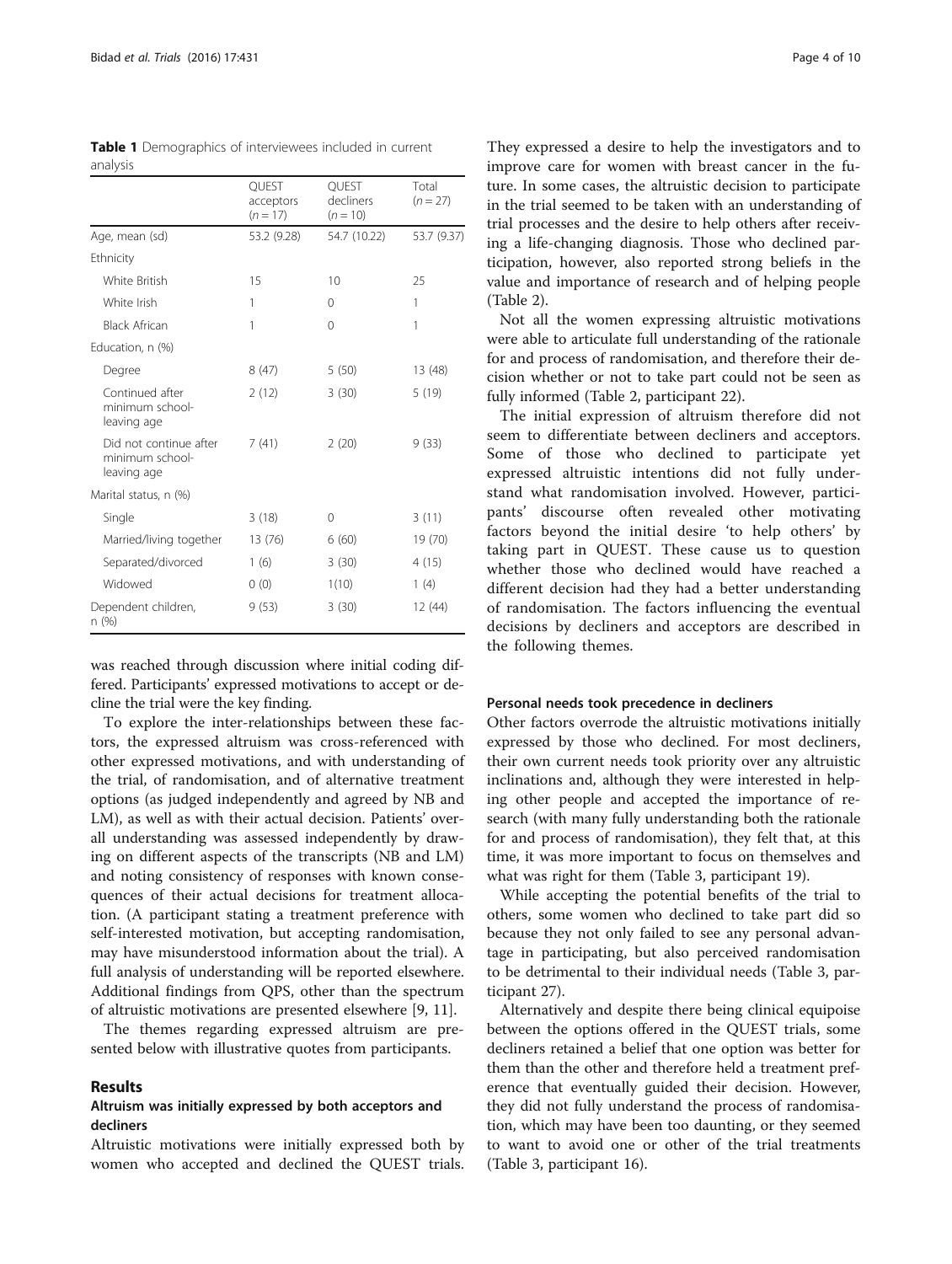## <span id="page-4-0"></span>Table 2 Altruism expressed by acceptors and decliners

**[On altruism]** My reaction was if this is going to help other people who've got cancer I'm happy to do that, my primary thought. I think it depends on one's personality and character as to would view in other people but I really like to do that so my main thing wasn't actually of me, it was helping other people because it was such a shock when I found out I'd got it [breast cancer]. It was so shocking. I had no idea, not a smoker, not a drinker or anything. I was just so shocked and I thought, 'Gosh if any information they can glean from me is going to help people'.

**[On randomisation]...**obviously because of them randomising it, it's neutral, isn't it in a way. Whereas if one makes the choice people might always go for a certain option which then makes it a bit more complicated… I presume it's [randomisation] giving more of a balanced view of what treatments are administered so that you can get a clearer picture of what the benefits are and facts and things like that.

Trial acceptor, full understanding of randomisation (participant 7)

[On altruism] I wasn't thinking of it so much for myself [potential trial benefits] but I think any diagnosis of a major illness changes your outlook anyway and it is such a life-changing thing that anything that I felt I could do to contribute to things being better for anyone in the future I just thought it was a good opportunity to do that and it wasn't anything that was going to jeopardise my treatment or any outcome for me in any way but at least I thought it wouldn't.

[On randomisation]...the computer would choose which option and it was because that's the fairest way to do the research so it's not sort of weighted by any other considerations..

Trial acceptor, full understanding of randomisation (participant 8)

[On altruism] For me, initially taking part in trials, it was simply that I worked in clinical trials and obviously working in it, it's something I believe in and it was something I wanted to help with so for me that was why I wanted to be involved in some of them.

[On randomisation] [Researchers used randomisation] So that the conclusions that you draw at the end of it are not influenced by any preconceived ideas from the knowledge of which streams you are randomised into.

Trial decliner, full understanding of randomisation (participant 25)

[On altruism] Well to be honest I didn't mind because I thought if it helps other people that I didn't mind and I thought I agreed to take part in another study where they were taking my blood as well and stuff.

[On randomisation] I was aware that the computer, this is how I was made to think it was whether it was right or wrong, that the computer would decide on my surgery. And I was kind of like ooh how… it doesn't know me, do you know what I mean? Obviously, in retrospect, thinking about it all the relevant information would have been inputted into that computer, I know that now, but at the time it was no, it's not a person. [...] it wasn't explained to me if I could disagree with the computer.

Trial decliner, did not fully understand randomisation (participant 22)

## Pure altruism (true selflessness) in an acceptor

Many acceptors also held treatment preferences going into the trial. Only in one case was an acceptor not allocated her expressed preference during randomisation. This lady accepted randomisation regardless, apparently demonstrating pure altruism. Her immediate preference was to have the surgery completed as quickly as possible in order to progress with her life. However, from her explanation it was clear that although she discussed a computer deciding the surgical option, she also referred to the doctors choosing the option and that they were likely to know which was better due to their experience,

#### Table 3 Personal needs taking precedence

**[Own need]** I don't know, it's just my personality thing, I'm just aware that research needs to be done, […] and I just thought 'Oh God I ought to do it' and then I thought 'No, absolutely not, it's not for me'. […] to be honest it's the control thing because when you're diagnosed you just feel like your life's on hold. People are saying, 'Can you come and do this that and the other,' and you think, 'Well I don't know. I don't know when my operation is going to be. I don't know when the tests are going to be. I don't even know if I'll be able to go out at work or what.' You've got no control over anything. Then to not even have any control over the process, the procedure it just seemed like yet another decision that I didn't have really.

[On randomisation] That if I was happy to either have an implant, or not and then it would be randomly decided whether I would get one or not. [...] what happens is that your name goes in a hat more or less. [...] it's just because it makes it completely fair […]

Trial decliner, full understanding of randomisation (participant 19)

[Own need] I'm the kind of the person that's happy to try to do things. I was a blood donor for years. I'm happy to do it voluntarily but it's not so much that when you're given the information you are always thinking, it sounds selfish, but, 'What will I get out of this?' As much as, 'What can I give to them?' It's nice if you can get a little bit out of it for yourself [...]

[On randomisation] It's like being in a lottery, isn't it? [...] When you're in hospital you want to feel that you're not being treated as a lottery number, you're being treated as an individual. It's important because then you feel that your best interests are at heart […] doing something randomly you haven't got the researchers, they're not choosing which patients to use it's the randomisation so therefore you can be going from a wider spectrum of people instead of thinking, 'Oh well I'm going to do this study and I'll just pick out blonde-haired blue-eyed 30-year-olds,' or, 'I'll pick her because I like the colour of her hair.' You've got no input at all as to why you're picking somebody. It's completely random and that, to me, is for a study I can understand it, but as a patient you don't like to feel you're in a lottery.

Trial decliner, did not fully understand randomisation (participant 27)

[Own need and randomisation] I didn't mind being asked, I was quite happy to go into the trial for that reason, because it's research and it's proving a point and hopefully all for the benefit of mankind, that didn't worry me. Randomised I didn't think I really understood what they meant by randomised until it was explained to me that you get whatever treatment we give you type thing, as in the different flaps that are on offer for rebuilding your boob and all that jazz. But as soon as they said implant I baulked at implant because I didn't want an implant.

Trial decliner, understood rationale for but not process of randomisation (participant 16)

and therefore their decision would ultimately be better than her own decision. Therefore her understanding of randomisation was inaccurate (Table [4](#page-5-0)).

## 'Hypothetical altruism' (selfless behaviour stated but not put to the test) amongst acceptors

Of those acceptors with treatment preferences who were allocated to them during randomisation, most stated that they would have accepted the alternative had they been allocated to it, despite being able to withdraw after randomisation and select their preferred treatment, therefore demonstrating, hypothetically, a high commitment to the trial. We have therefore labelled this as 'hypothetical altruism'.

Some participants who were allocated to their treatment preference, but claimed that they would have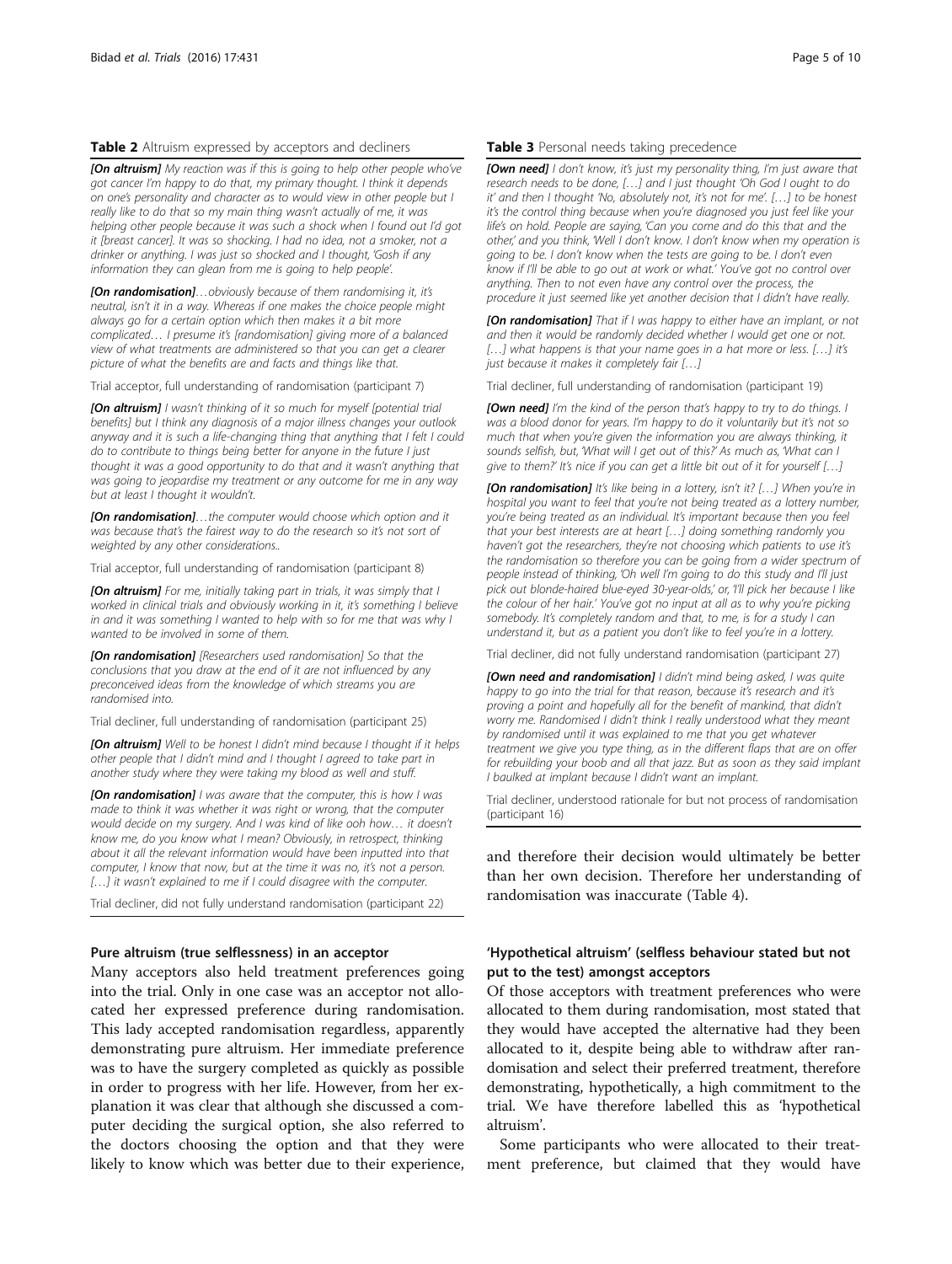#### <span id="page-5-0"></span>Table 4 Pure altruism

**[On her preference]** I said okay I want to finish this and get out of this mess. Sometimes that's how I say things because that's how I think, not say it, but that's how I think. So as a patient you always feel to finish it quickly and just go on with your life. It doesn't work like that. The doctors know more about us, about what we are going through than ourselves. […]

[On randomisation] The computer makes the decision I say okay I don't make too much like oh no I just say this is what I want, I don't want to go to implant thingy but if that's what they choose, the doctors know more than me so I will go ahead with the decision. […] Yes and they [doctors] said because in my case because they know what they are saying and they know what happens I don't know. So if they say this is the best for you so I will go ahead with that.

Trial acceptor, did not fully understand randomisation (participant 9)

accepted the alternative fully comprehended the process of and rationale for randomisation (Table 5). However, one participant (participant 13) also expressed complete trust in her healthcare team and a certain belief in the 'equivalence' of the treatment options (as if there were evidence that the options were equally good rather than that there was currently no evidence of differences in HRQL), which could have indicated a misunderstanding about clinical equipoise and hence a therapeutic misconception associated with the trial.

Most 'hypothetical altruists' did not demonstrate a full understanding of randomisation and may not have fully appreciated the consequences of remaining in the trial and on a treatment they did not prefer (Table [6\)](#page-6-0). Another acceptor (participant 12) thought that the trial coordinators decided on her allocation based on her clinical information. She was happy to accept either option despite a preference for no implant as she trusted the surgeon's advice that she was suitable for both options.

## Weak altruism amongst acceptors

Some acceptors did not have a treatment preference going into the trial and therefore demonstrated what could be described as a 'weak' form of altruism since there was an absence of personal benefit rather than an active intention to benefit others. Some of these participants had full understanding of randomisation and so their altruistic motivations were based on the knowledge that they could have been assigned to either treatment at random (Table [7\)](#page-6-0).

## Conditional altruism (selflessness dependent on perceived personal benefits) amongst acceptors

For some acceptors, their altruistic behaviour appeared to be contingent on perceived immediate personal benefits from taking part in the trial, recognised elsewhere and termed conditional altruism [\[8](#page-9-0)]. Expanding on the weak altruism presented above, for some women, not having to choose was a direct

#### Table 5 Hypothetical altruists with trial understanding

**[Preference]** Was to have as much surgery done in one go really to be honest […] because from being diagnosed, the whole treatment pathway it's really lengthy, everyone can appreciate that. In my mind delaying the reconstruction would have just lengthened that even more […] From what I remember, I could've pulled out at any time from the trial anyway. I wouldn't have wanted to and I don't think I would have done, but I was fully aware that I could pull out at any time which was fair and I did appreciate that.

[On randomisation]...people can be put into a system and you were randomly picked [for different surgical options] from what I believe…. It makes it a little bit more fair doesn't it? Hopefully you get a completely different cross-section of ladies taking part, following each process really, but you're not getting say for example, all the ladies my age doing it one way and then all the ladies of an older age doing it the other way, then of course it's not a fair representation is it of everybody involved.

Trial acceptor, full understanding of randomisation (participant 15)

Participant: I was told from very early on if you have a strong view and it comes back with what you don't want you can opt out of the trial at any time […] I didn't want an implant because I looked further into possible post-op complications and things and when it came back it was a nonimplant so that was fine. I actually in the couple of days, because I went, I think it was the Thursday, and they put me in for the trial and then the randomisation came back on the Monday, so over the weekend I was thinking please don't let it be an implant, please don't let it be an implant. Anyway it came back and it wasn't an implant so that was fine.

**Interviewer:** What do you think you would have done if it had come back with the other option?

Participant: I probably would have gone with it anyway because I absolutely trust the team that are looking after me. I think that was the most important thing that you trust the team that are caring for you and my surgeon was absolutely adamant that both outcomes would be as good.

[On randomisation] In order to be able to be on the trial I had to be suitable for either a reconstruction with an implant or without an implant … and the randomisation happened in that no one person decided, a computer spit it out or somebody spit it out and it meant that it wasn't down to my choice […] Nobody chose, it was a computer or a person picking a name out of a hat that chose rather than the surgeon and stuff so that meant that my experience wasn't influenced by anybody.

Trial acceptor, full understanding of randomisation (participant 13)

benefit of participating in the trial. They reported that decision-making was extremely difficult either because they had no preference or because they were overwhelmed by their diagnosis and the quantity of information. The first participant demonstrated full understanding of randomisation, the second understood the rationale, but did not articulate an understanding of how it was conducted (Table [8](#page-6-0)).

One acceptor regarded consenting to randomisation as a way of regaining personal control over her diagnosis (Table [9](#page-6-0), participant 5). She demonstrated full understanding of randomisation and was in clinical equipoise as illustrated in the weak altruism theme above. Another perceived advantage for participants was that they felt they would gain more attention and be better listened to as part of the trial (Table [9](#page-6-0)). No such benefits were highlighted to participants during the recruitment process, yet participants could have perceived the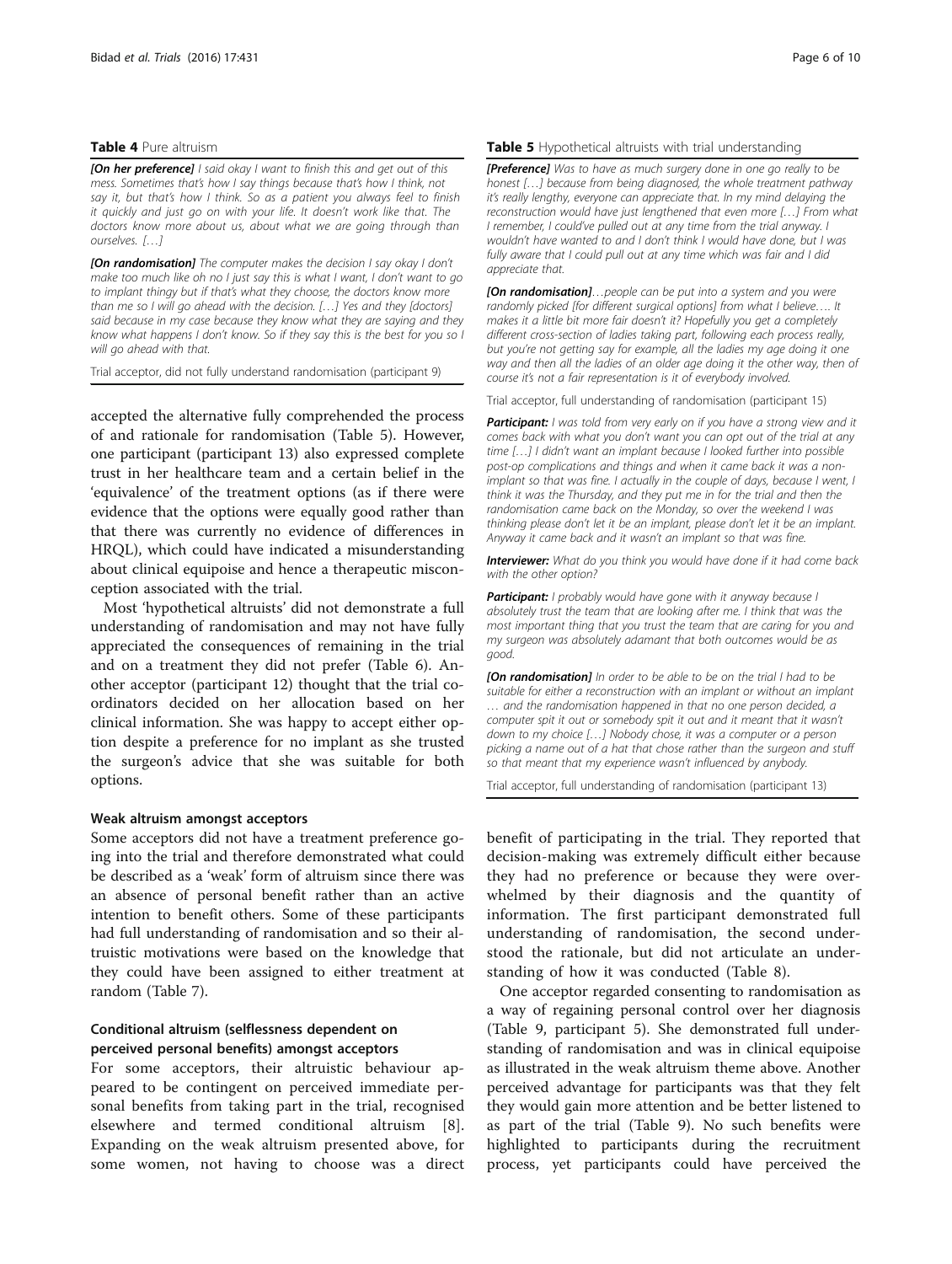## <span id="page-6-0"></span>Table 6 Hypothetical altruists without full trial understanding

**Participant:**[...] It wouldn't make no difference about the trials, if I was randomised for a different type and I didn't like it, she [the nurse] said that's no problem, she said you don't have to go on the trials but I agreed in the end. I thought about it and I agreed. I thought yes it's a better outcome and for people to understand more about breast cancer.

**Interviewer:** So how do you think you would have felt if you would have been randomised just to have no implant [less preferred option]?

Participant: I wouldn't have minded. I think after going through the operation and going through the cancer, I didn't mind either way as long as the cancer was gone and I was a shape, I was still a woman with my own flesh there somewhere […]

**[On randomisation]** I thought that the computer put in my details and then have a look through it all and see what is best for me and when I thought about it afterwards they said I could change my mind at any time, I didn't have to go through with what the computer picked but thinking about it, and I thought yes I think I would like to go along with it.

Trial acceptor, did not fully understand randomisation (participant 11)

**Interviewer:** So knowing that you had this preference not to have an implant, how did you feel about being randomised then, knowing that you might have been offered the other option?

Participant: Well, after speaking to [surgeon], he did say that both, whichever one they decided to do, and I trust that man absolutely, that it would be perfect for me.

**Interviewer:** So if you had been randomised to have an implant, you would have been happy to go along with that?

#### Participant: Yes.

[On randomisation] I think they [the Quest people] just looked at everything, what I was like, all my notes and everything and then decided. [...] Well, the Quest people. [...] This is how I understood it, they wanted equal amounts of women to go for and against the two procedures.

Trial acceptor, did not fully understand randomisation (participant 12)

additional contact time as being beneficial. In addition, the focus of the trial was quality of life outcomes after surgery, and therefore participants may have perceived that in participating there may be an increased emphasis on this. However, as illustrated by participants' quotes in the themes previously discussed, these participants understood that the best surgical option for them was decided upon through their clinical information. Both expressed a preference for their surgery but would have been happy to accept the alternative due to their belief in the surgeon's view that the other option was equally suitable for them clinically.

## Table 7 Weak altruism

[On randomisation and no preference] [...] if you were suitable, you could be randomised, i.e. the computer would decide which operation you were having and the outcomes were both, I was explained that there were pros and cons to both and I was happy to have both of the surgeries and actually it was quite nice for me because I don't think I could have decided [...] obviously on the [...] study makes it fairer. If they'd picked me to do something, it could've been for a reason, it could've been for something I said whereas letting a computer decide is completely random and it chooses what it likes based on nothing whatsoever.

Trial acceptor, full understanding of randomisation (participant 5)

#### Table 8 Conditional altruism

**[Choice made]** [...] as I say it's the least I can do and also I feel quite chosen to be one and it's helped me which you know I don't know whether with QUEST when you set it up thought, oh they might feel a little comfort from this; my comfort is that I didn't have to decide what I was having at a time when I was making decisions.

**[On randomisation]** I know that that was okay and I could understand why they said you can't choose the computer has to choose for you and I could see that, because you wouldn't get the fair result would you if we all started to say "we've got to choose one".

Trial acceptor, full understanding of randomisation (participant 1)

[Choice made] I think it was just having the choice made for me and as I say I thought well if any data or research that would be useful that would come out of it then if it helps other people later on down the line then I am quite happy to do that.

[On randomisation] I think they are obviously trying to find which surgery is best for most people […] if you are in the position where you have got two options of surgery I think they are obviously, I thought they were trying to find out which was really best for patients in the long run, collecting data on the two different procedures because I suppose if a surgeon is choosing or a patient is choosing you could only get one type of surgery being done far more than the other and perhaps they want to find out, make it something a bit fairer really and see how patients respond to the different types of operation and surgery.

Trial acceptor, understood rationale for but not process of randomisation (participant 2)

## Sense of duty to take part

Some acceptors reported participating in the trial out of a sense of duty instead of expressing straightforward altruistic motivations in their reasons for wanting to take part (Table [10](#page-7-0)). They felt that by taking part they would be able to 'pay back' for all the treatment they had received and for the contributions that women before them had made to enable them to have the treatment they had. While most of these women had full understanding of randomisation as in the two quotes below, some did not and this misperception was that the most suitable treatment option would be selected based on

#### Table 9 Perceived trial benefits or advantages

It was a positive for me, it was something I could do that was a positive from it all basically. I think lots of things that happen to you when you're having surgery and going through this procedure, you've got no control over, but actually I could choose what I wanted to do. I could feel that there was some positive coming out of it whatever the outcome was for me, which was quite nice.

Trial acceptor, full understanding of randomisation (participant 5)

Yes, I do actually because, like yourself ringing me now, because I thought someone would ring in a month and then three and so on. You're getting to know how I'm feeling to help other people. And, also, you're keeping checks on how we're doing which I think is a brilliant thing, more so than if I wasn't doing the QUEST.

Trial acceptor, did not fully understand randomisation (participant 12)

I thought I'd get the best care because they're [QUEST investigators] really interested in what you've got to say and how you feel and I thought well, this way and also that other women could benefit by it as well.

Trial acceptor, did not fully understand randomisation (participant 11)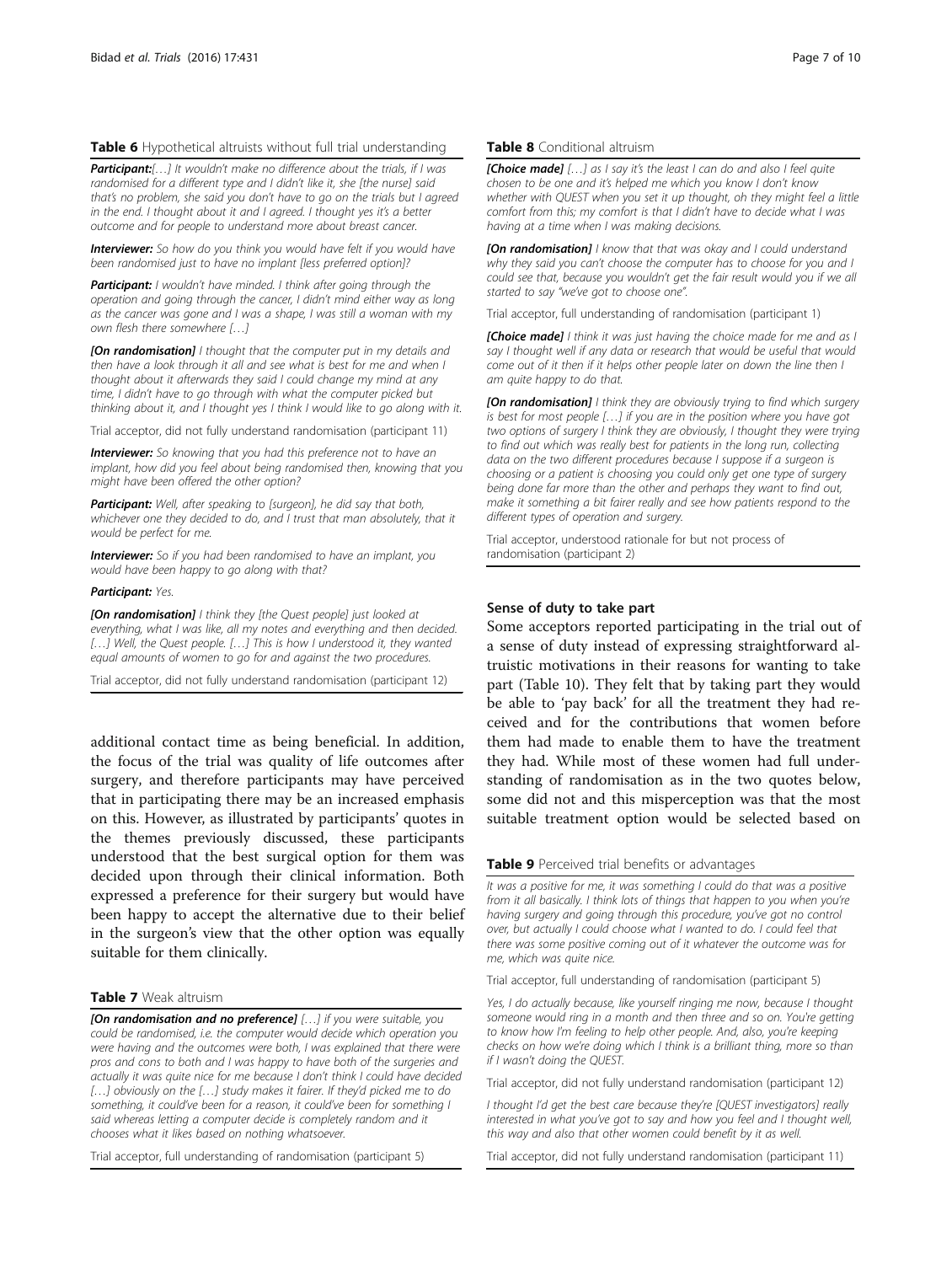#### <span id="page-7-0"></span>Table 10 Sense of duty

It seemed quite straightforward so they [healthcare team] were very, very good at the whole thing, and I just thought well, this is the least I can do you know, it wasn't hard to decide.

Trial acceptor, full understanding of randomisation (participant 1)

They're important really [trials] because my treatment from start to finish has been influenced by other ladies going through similar trials, for all sorts of different reasons. Really, it was me putting my little bit back in for women in the future to be honest.

Trial acceptor, full understanding of randomisation (participant 15)

their clinical information. Consequently, they did not perceive any personal sacrifice through participating in research. Two women who indicated this 'sense of duty' to participate had clear treatment preferences, but nevertheless consented to randomisation. One was allocated her preference and one was not and both indicated that they would have accepted the alternative as described in the previous sections.

## **Discussion**

This study explores the meaning of expressed altruism when patients are invited to participate in a surgical RCT where the primary outcome measure comprised HRQL and where the new surgical interventions were available outside the trial. This study illustrates how patients weighed up different motivations, after initially expressing altruism, to decide whether or not to accept the trial, and reports how informed those motivations were, given the patients' understanding of the trial and the treatment options available, and any stated personal preferences.

Altruism was expressed initially by both acceptors and decliners of the QUEST trials. These initial motivations were often modified by understanding the trial and individual beliefs about the surgical options, and, in many cases, were overridden by personal interest according to treatment preference. Moreover, some acceptors who were in 'clinical equipoise' seemed simply not to mind being randomised. Altruism was still expressed by some who had accepted randomisation despite having a treatment preference. All but one of these patients were randomly allocated to their treatment preference and so did not have to 'test' their declared altruism afterwards by potentially withdrawing after randomisation.

Our findings somewhat corroborate results from a recent qualitative study suggesting that altruistic motivations amongst those who accept randomisation are often tempered by self-interested motivations in various ways even when they are in a state of clinical equipoise [\[8](#page-9-0)]. However, it was unclear how informed these motivations were. Some patients perceived benefits of taking part in the QUEST trials, such as avoidance of making a difficult choice between surgical options, gaining an element of control by deciding to participate or perceived greater input from the healthcare team, and their altruistic motivations were conditional upon this. There is some, albeit weak evidence from comparative studies suggesting that patients may do better within trials on similar treatment to those outside of trials [[12](#page-9-0)]. This study further explores conditional altruistic motivations by crossreferencing the patient's declared motivations with their actual decisions and their understanding of the trial. Only one patient in our study consented against her declared treatment preference, but she did not fully understand the trial and it was unclear whether her decision to take part was an authentic choice to be altruistic (i.e. one that reflects the true preference of the individual).

Our finding that patients did not always fully understand the trial and its alternatives (both acceptors and decliners) concurs with previous work [[13](#page-9-0)]. There appeared to be misunderstanding of how the treatment option was decided if they entered the trial and, related to this, some participants did not hold views consistent with 'clinical equipoise'. For decliners, misunderstanding randomisation and equipoise may not be the sole factors responsible for them choosing not to take part as they had strong preferences for a particular surgical option or they wished to make the decision by having control themselves. Findings from this study were regularly reported to the QUEST Trial Management group and the Trial Steering and Data Monitoring Committee whilst the trials were running, and helped inform ongoing recruitment strategies. A standardised trial information checklist was an early by-product of this study 3 months after trial commencement. The use of this checklist by the research nurse within trial consultations was standardised across all centres and was instrumental in attempting to balance expressed patient preferences [[9\]](#page-9-0).

We did not include all those respondents in QPS (namely those who did not express any altruism) in our present analysis because there would have been no way of weighing up different motivating factors in the unique way QUEST allowed. While an expression of selfinterest alone does not necessarily exclude all altruistic motivation, we were primarily interested in those situations in which self-interest and altruism led to contradictory decisions to help gauge the strength of those motivations.

The challenges of surgical trials are well described by Cook et al. (2015) with recommended trial designs including a feasibility phase and embedding qualitative research to inform trial processes [[14](#page-9-0)]. As the first multicentre trials in this setting, the QUEST feasibility trials showed overall patient acceptability rates of 19 % (17 out of 88) in Trial A and 22 % (8 out of 36) in Trial B, respectively over 18 months of recruitment [[9\]](#page-9-0).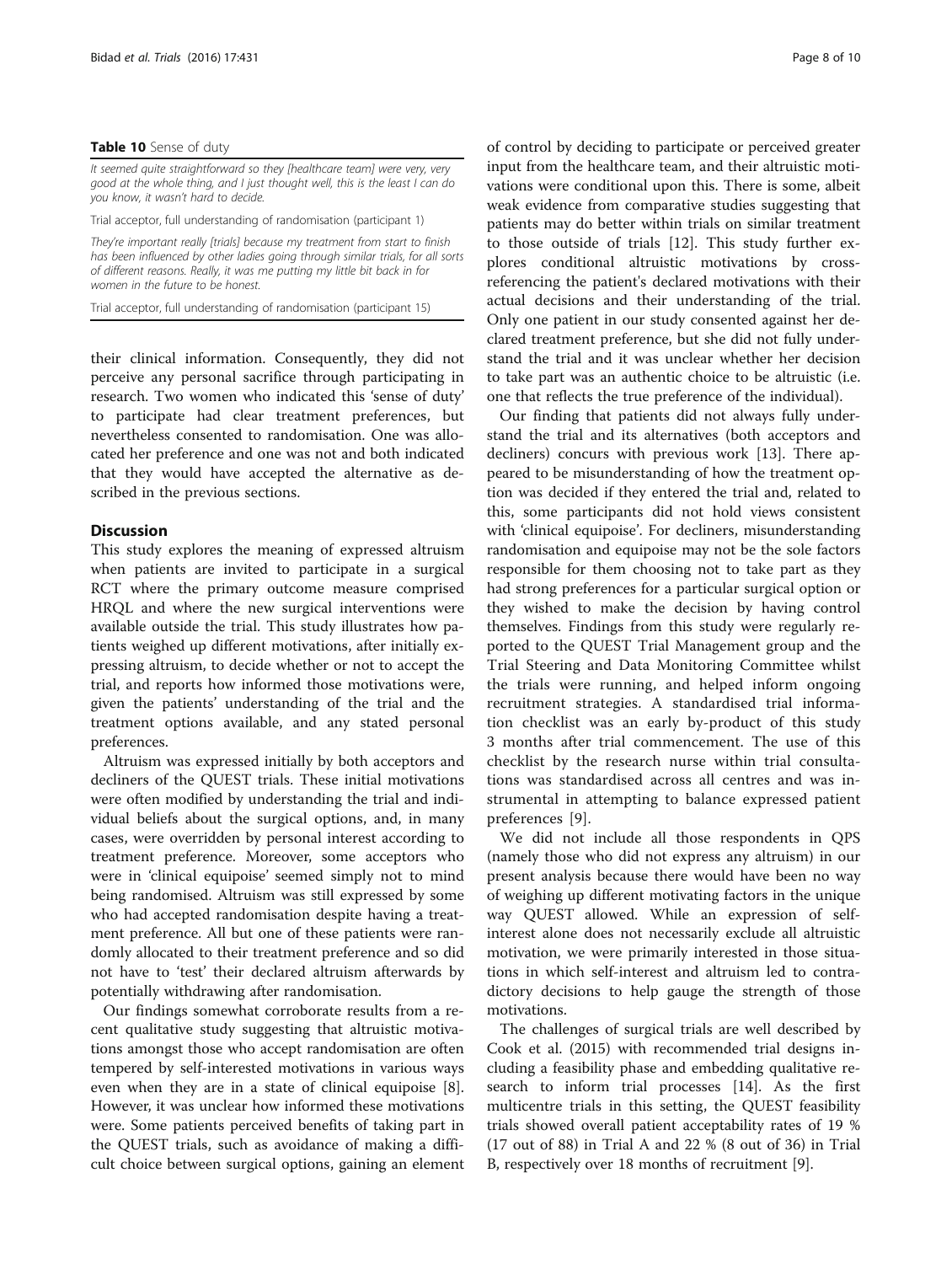<span id="page-8-0"></span>The findings from this study should be considered in light of its limitations. The interviews were conducted after surgery, and at least a month after the women had made the decision whether or not to accept randomisation. In addition to potential difficulties with accurate recall, it is possible that initial preferences and perceptions were modified as a result of the outcome of randomisation (for acceptors) and post-surgery experiences. Furthermore, the QUEST trials were surgical RCTs, comparing the impact on HRQL of different types and timing of LD breast reconstruction. In addition, the treatments offered in the trial, while available outside the trial, may not always have been offered to patients making the trial a 'quasi-preference' trial. The findings from the current study may not be generalizable to other RCTs attempting to recruit from different patient populations, or to evaluate the efficacy of a novel drug treatment against either an active or placebo control, and under different conditions.

Nevertheless, the knowledge gained from this study provides valuable insight that can inform and refine attempts to recruit participants to future RCTs. In particular, information given to patients at the time of consent should clarify the potential benefits of trial participation. The dedicated trial consultation should be led by nonbiased healthcare professionals using standardised informed consent where iteration of pros and cons may change/balance patient preferences and perceptions. Evaluation of the patient's understanding of information as this pertains to randomisation should be routinely assessed to ensure that any expressed altruism is based on truly informed consent. In addition, more research is needed in this area to explore the limits to conditional altruism once patient understanding of trials has been improved in practice. For example, it is not yet clear how perceiving beneficiaries of the trial influences feelings of altruism. Currently, patients are often simply told vaguely - that the trials to which they are invited to participate in, are designed to benefit patients in the future. This futuristic expectation risks undermining the fundamental precepts of good informed consent, where the patients' understanding of the rationale and benefits of trial participation are key goals in current trial recruitment. Recommended testing of patient's understanding of informed consent should be an integral part of feasibility and pilot phase studies within RCTs.

## Conclusions

This study makes a valuable and unique contribution to the understanding of the factors influencing patients' decision whether or not to enter a surgical RCT where the treatment options may be preference-sensitive, despite being technically established and poorly evidenced in terms of patient-reported HRQL. By employing qualitative methods and thereby avoiding some of the limitations of previous research in this area, we have highlighted how different motivations, including altruism, were evaluated by the participants in the context of their understanding of the trial and randomisation. Although both acceptors and decliners of the QUEST trials initially expressed altruistic motivations, these were often revised or outweighed by other factors related to the participants' own interests and perceptions.

#### **Abbreviations**

HRQL: Health-related quality of life; LD: Latissimus dorsi; QPS: QUEST Perspectives Study; QUEST: Quality of Life after Mastectomy and Breast Reconstruction; RCT: Randomised controlled trial

#### Acknowledgements

The authors sincerely thank the patients who participated in QPS and QUEST; the breast care and research nurses at the recruiting centres; and members of the QUEST Trial Steering and Data Monitoring Committee. The authors also extend their gratitude to the Institute of Cancer Research Clinical Trials and Statistics Unit (ICR-CTSU) who conducted the QUEST trials, and who were instrumental in the setting up of the QPS trial.

#### Funding

This research was funded by the BUPA Foundation as part of the QUEST studies (A and B). The QUEST trials were supported by a Cancer Research UK feasibility studies grant (CRUK/08/027), and core funding to the Institute of Cancer Research Clinical Trials and Statistics Unit from Cancer Research UK (C1491/A9895). Professor Rob Horne is supported by a National Institute for Health Research (NIHR) Senior Investigator Award. Dr Sarah Edwards is funded by the NIHR with support from the Centre for the Advancement of Sustainable Medical Innovation. The sponsors had no role in the study design, collection, analysis and interpretation of data; in the writing of the report; and in the decision to submit the manuscript for publication.

#### Authors' contributions

NB conducted interviews and thematic analysis, and drafted the manuscript. LM conducted interviews and thematic analysis, and drafted the manuscript. ZW contributed to the conception and design of the study, and drafted the manuscript. SE guided and refined the thematic analysis, and drafted the manuscript. ME contributed to the conception and design of the study, and the revision of the manuscript. CG contributed to the conception and design of the study, and the revision of the manuscript. JB contributed to the conception and design of the study, and the revision of the manuscript. RH contributed to the conception and design of the study, guided the thematic analysis, and revised the manuscript. All authors have read and approved the final manuscript.

#### Competing interests

The authors declare that they have no competing interests.

#### Author details

<sup>1</sup>Department of Practice and Policy, Centre for Behavioural Medicine, School of Pharmacy, UCL School of Pharmacy, Mezzanine Floor, BMA House, Tavistock Square, London WC1H 9JP, UK. <sup>2</sup>Breast Cancer Surgery Clinical and Patient Reported Outcomes Research, School of Clinical Sciences, University of Bristol, Level 2 Learning and Research, Southmead Hospital, Bristol BS10 5NB, UK. <sup>3</sup>Centre for Health Humanities, University College London, Gower Street, London WC1E 6BT, UK. <sup>4</sup>Division of Clinical Studies, The Institute of Cancer Research Clinical Trials and Statistics Unit (ICR-CTSU), London SM2 5NG, UK.

#### Received: 22 February 2016 Accepted: 12 August 2016 Published online: 02 September 2016

#### References

1. McDonald A, Knight R, Campbell M, Entwistle V, Grant A, Cook J, Elbourne D, Francis D, Garcia J, Roberts I, Snowdon C. What influences recruitment to randomised controlled trials? A review of trials funded by two UK funding agencies. Trials. 2006;7:9.